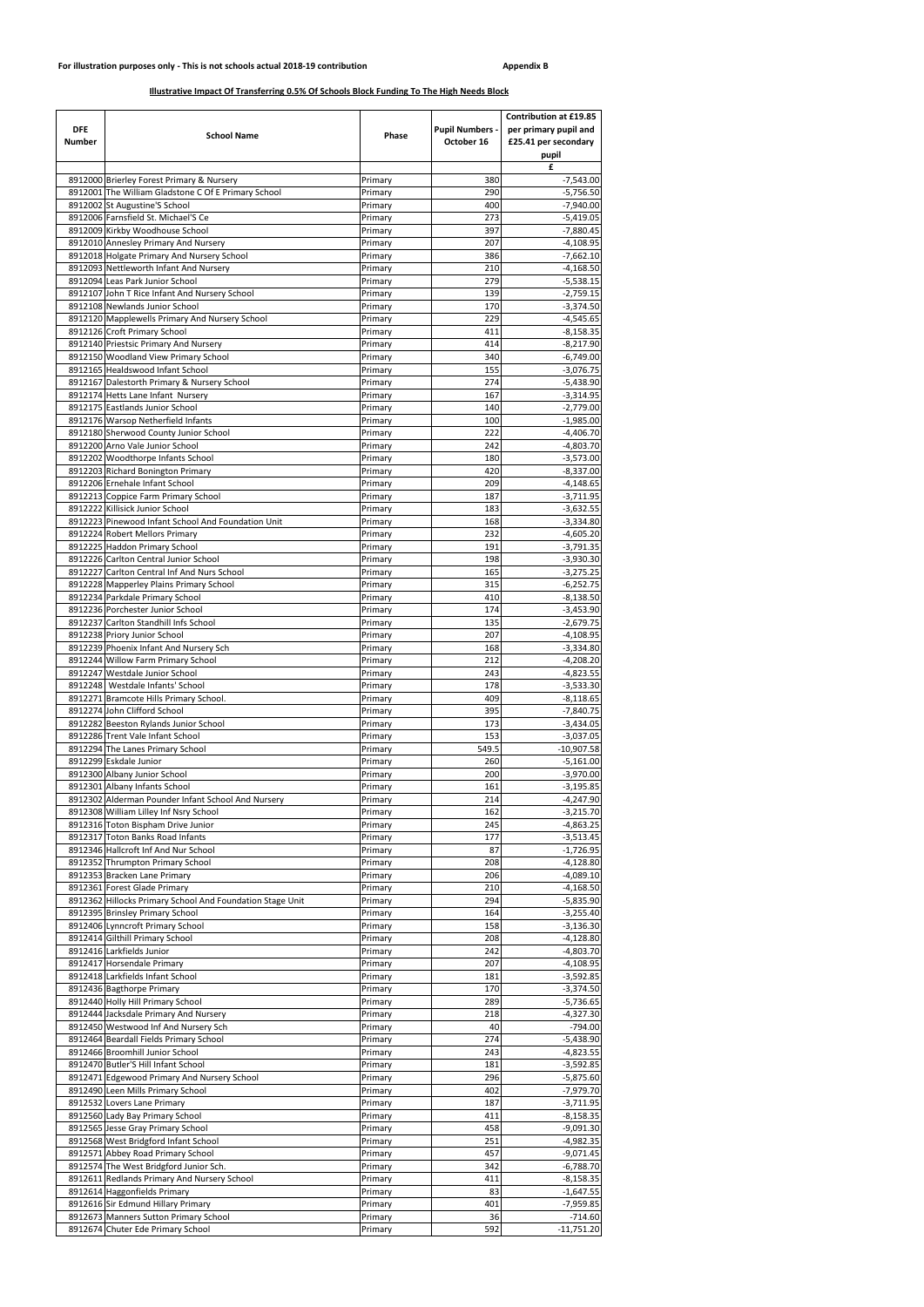| <b>DFE</b><br><b>Number</b> | <b>School Name</b>                                                                   | Phase              | <b>Pupil Numbers -</b><br>October 16 | <b>Contribution at £19.85</b><br>per primary pupil and<br>£25.41 per secondary<br>pupil |
|-----------------------------|--------------------------------------------------------------------------------------|--------------------|--------------------------------------|-----------------------------------------------------------------------------------------|
|                             | 8912678 John Hunt Primary School                                                     |                    |                                      | £<br>$-7,959.85$                                                                        |
|                             | 8912679 Beckingham Primary School                                                    | Primary<br>Primary | 401<br>92                            | $-1,826.20$                                                                             |
|                             | 8912685 Bestwood Village Hawthorne                                                   | Primary            | 196                                  | $-3,890.60$                                                                             |
|                             | 8912692 Robert Miles Infant School                                                   | Primary            | 179                                  | $-3,553.15$                                                                             |
|                             | 8912693 Carnarvon Primary School                                                     | Primary            | 479                                  | $-9,508.15$                                                                             |
|                             | 8912700 Manor Park Infants School                                                    | Primary            | 143                                  | $-2,838.55$                                                                             |
|                             | 8912704 Ramsden Primary School                                                       | Primary            | 183                                  | $-3,632.55$                                                                             |
|                             | 8912705 Clarborough School.                                                          | Primary            | 141                                  | $-2,798.85$                                                                             |
|                             | 8912711 Samuel Barlow Primary And Nursery School<br>8912718 John Blow Primary School | Primary<br>Primary | 248<br>176                           | $-4,922.80$<br>$-3,493.60$                                                              |
|                             | 8912731 Lantern Lane Primary Nursery School                                          | Primary            | 351                                  | $-6,967.35$                                                                             |
|                             | 8912732 East Leake Brookside Primary                                                 | Primary            | 205                                  | $-4,069.25$                                                                             |
|                             | 8912734 East Markham Primary School                                                  | Primary            | 117                                  | $-2,322.45$                                                                             |
|                             | 8912737 King Edwin Primary School                                                    | Primary            | 337                                  | $-6,689.45$                                                                             |
|                             | 8912741 Elkesley County Primary School                                               | Primary            | 73                                   | $-1,449.05$                                                                             |
|                             | 8912742 Everton Primary School                                                       | Primary            | 102                                  | $-2,024.70$                                                                             |
|                             | 8912745 Flintham Primary School                                                      | Primary            | 102                                  | $-2,024.70$                                                                             |
|                             | 8912748 Gotham Primary School                                                        | Primary            | 199                                  | $-3,950.15$                                                                             |
|                             | 8912751 Queen Eleanor Primary School                                                 | Primary<br>Primary | 56<br>170                            | $-1,111.60$<br>$-3,374.50$                                                              |
|                             | 8912768 Willow Brook Primary School<br>8912769 Kinoulton Primary School              | Primary            | 128                                  | $-2,540.80$                                                                             |
|                             | 8912770 Crossdale Drive Primary School                                               | Primary            | 184                                  | $-3,652.40$                                                                             |
|                             | 8912772 Kirklington Primary School                                                   | Primary            | 72                                   | $-1,429.20$                                                                             |
|                             | 8912775 Lambley Primary School                                                       | Primary            | 127                                  | $-2,520.95$                                                                             |
|                             | 8912779 Mattersey County Primary                                                     | Primary            | 32                                   | $-635.20$                                                                               |
|                             | 8912781 Misson Cp                                                                    | Primary            | 92                                   | $-1,826.20$                                                                             |
|                             | 8912784 Misterton Primary School                                                     | Primary            | 190                                  | $-3,771.50$                                                                             |
|                             | 8912787 Newstead Primary School                                                      | Primary            | 118                                  | $-2,342.30$                                                                             |
|                             | 8912788 Abbey Gates Primary School                                                   | Primary            | 211                                  | $-4,188.35$                                                                             |
|                             | 8912790 Normanton On Soar Primary                                                    | Primary            | 57                                   | $-1,131.45$                                                                             |
|                             | 8912793 North Clifton Primary School                                                 | Primary            | 36<br>186                            | $-714.60$<br>$-3,692.10$                                                                |
|                             | 8912796 Muskham Primary School<br>8912801 Forest View Junior School                  | Primary<br>Primary | 220                                  | $-4,367.00$                                                                             |
|                             | 8912802 Maun Infant And Nursery School                                               | Primary            | 179                                  | $-3,553.15$                                                                             |
|                             | 8912806 Orston Primary                                                               | Primary            | 158                                  | $-3,136.30$                                                                             |
|                             | 8912810 Radcliffe On Trent Infant                                                    | Primary            | 228                                  | $-4,525.80$                                                                             |
|                             | 8912812 Radcliffe On Trent Junior                                                    | Primary            | 292                                  | $-5,796.20$                                                                             |
|                             | 8912813 Rampton Primary School                                                       | Primary            | 67                                   | $-1,329.95$                                                                             |
|                             | 8912821 Lake View Primary And Nursery                                                | Primary            | 173                                  | $-3,434.05$                                                                             |
|                             | 8912822 James Peacock Inf Nur School                                                 | Primary            | 282                                  | $-5,597.70$                                                                             |
|                             | 8912824 Lowe'S Wong Infant School                                                    | Primary            | 201                                  | $-3,989.85$                                                                             |
|                             | 8912826 Sutton Bonington Primary<br>8912829 Sutton On Trent Primary                  | Primary<br>Primary | 197<br>101                           | $-3,910.45$<br>$-2,004.85$                                                              |
|                             | 8912844 Walkeringham Primary School                                                  | Primary            | 66                                   | $-1,310.10$                                                                             |
|                             | 8912850 Willoughby Primary School                                                    | Primary            | 39                                   | $-774.15$                                                                               |
|                             | 8912853 Winthorpe Primary School                                                     | Primary            | 93                                   | $-1,846.05$                                                                             |
|                             | 8912860 Sir John Sherbrooke Junior                                                   | Primary            | 167                                  | $-3,314.95$                                                                             |
|                             | 8912876 Ranskill Primary School                                                      | Primary            | 118                                  | $-2,342.30$                                                                             |
|                             | 8912900 Kimberley Primary                                                            | Primary            | 140                                  | $-2,779.00$                                                                             |
|                             | 8912901 Round Hill Primary                                                           | Primary            | 450                                  | $-8,932.50$                                                                             |
|                             | 8912910 Hollywell Primary School                                                     | Primary            | 191                                  | $-3,791.35$                                                                             |
|                             | 8912911 Stanhope Primary And Nursery School                                          | Primary            | 260<br>279                           | $-5,161.00$                                                                             |
|                             | 8912912 Kingsway Primary School<br>8912913 Morven Park Primary And Nursery School    | Primary<br>Primary | 412                                  | $-5,538.15$<br>$-8,178.20$                                                              |
|                             | 8912916 Arnold Mill Primary                                                          | Primary            | 315                                  | $-6,252.75$                                                                             |
|                             | 8912918 Orchard Primary School                                                       | Primary            | 314                                  | $-6,232.90$                                                                             |
|                             | 8912920 Jeffries Primary And Nursery School                                          | Primary            | 239                                  | $-4,744.15$                                                                             |
|                             | 8912923 Holly Primary School                                                         | Primary            | 295                                  | $-5,855.75$                                                                             |
|                             | 8912924 Keyworth Primary And Nursery School                                          | Primary            | 114                                  | $-2,262.90$                                                                             |
|                             | 8912925 Prospect Hill Infant                                                         | Primary            | 158                                  | $-3,136.30$                                                                             |
|                             | 8912926 Prospect Hill Junior School                                                  | Primary            | 192                                  | $-3,811.20$                                                                             |
|                             | 8912927 Church Vale Primary School And Foundation Unit                               | Primary            | 189                                  | $-3,751.65$                                                                             |
|                             | 8912928 Carr Hill Primary School<br>8912930 Heatherley Primary School                | Primary<br>Primary | 390<br>241                           | $-7,741.50$<br>$-4,783.85$                                                              |
|                             | 8912934 Mornington Primary School                                                    | Primary            | 301                                  | $-5,974.85$                                                                             |
|                             | 8912937 Forest Town Primary                                                          | Primary            | 354                                  | $-7,026.90$                                                                             |
|                             | 8912941 Gateford Park                                                                | Primary            | 202                                  | $-4,009.70$                                                                             |
|                             | 8912942 Arnold View Primary                                                          | Primary            | 304                                  | $-6,034.40$                                                                             |
|                             | 8912946 Pierrepont Gamston Primary School                                            | Primary            | 255                                  | $-5,061.75$                                                                             |
|                             | 8912947 Berry Hill Primary School                                                    | Primary            | 410                                  | $-8,138.50$                                                                             |
|                             | 8912948 Crescent Primary School                                                      | Primary            | 337                                  | $-6,689.45$                                                                             |
|                             | 8913004 St. Edmund'S C Of E Primary & Nursery School                                 | Primary            | 210                                  | $-4,168.50$                                                                             |
|                             | 8913008 St.Andrews C.E Primary School                                                | Primary            | 317                                  | $-6,292.45$                                                                             |
|                             | 8913018 All Hallows Cofe Primary School                                              | Primary            | 213                                  | $-4,228.05$                                                                             |
|                             | 8913021 Stapleford St John'S Ce Prim<br>8913031 Selston C Of E Inf Nursery           | Primary<br>Primary | 101<br>73                            | $-2,004.85$<br>$-1,449.05$                                                              |
|                             | 8913032 Underwood C.E. Primary School                                                | Primary            | 182                                  | $-3,612.70$                                                                             |
|                             | 8913040 Mount C Of E Primary School                                                  | Primary            | 194                                  | $-3,850.90$                                                                             |
|                             | 8913061 Ranby C Of E Primary School                                                  | Primary            | 89                                   | $-1,766.65$                                                                             |
|                             | 8913065 Bleasby Cofe Primary School                                                  | Primary            | 157                                  | $-3,116.45$                                                                             |
|                             | 8913072 Bunny C E Primary School                                                     | Primary            | 82                                   | $-1,627.70$                                                                             |
|                             | 8913073 St. Wilfrid'S C.E. School                                                    | Primary            | 208                                  | $-4,128.80$                                                                             |
|                             | 8913076 Dean Hole Primary School                                                     | Primary            | 57                                   | $-1,131.45$                                                                             |
|                             | 8913081 Coddington Ce Primary School                                                 | Primary            | 408                                  | $-8,098.80$                                                                             |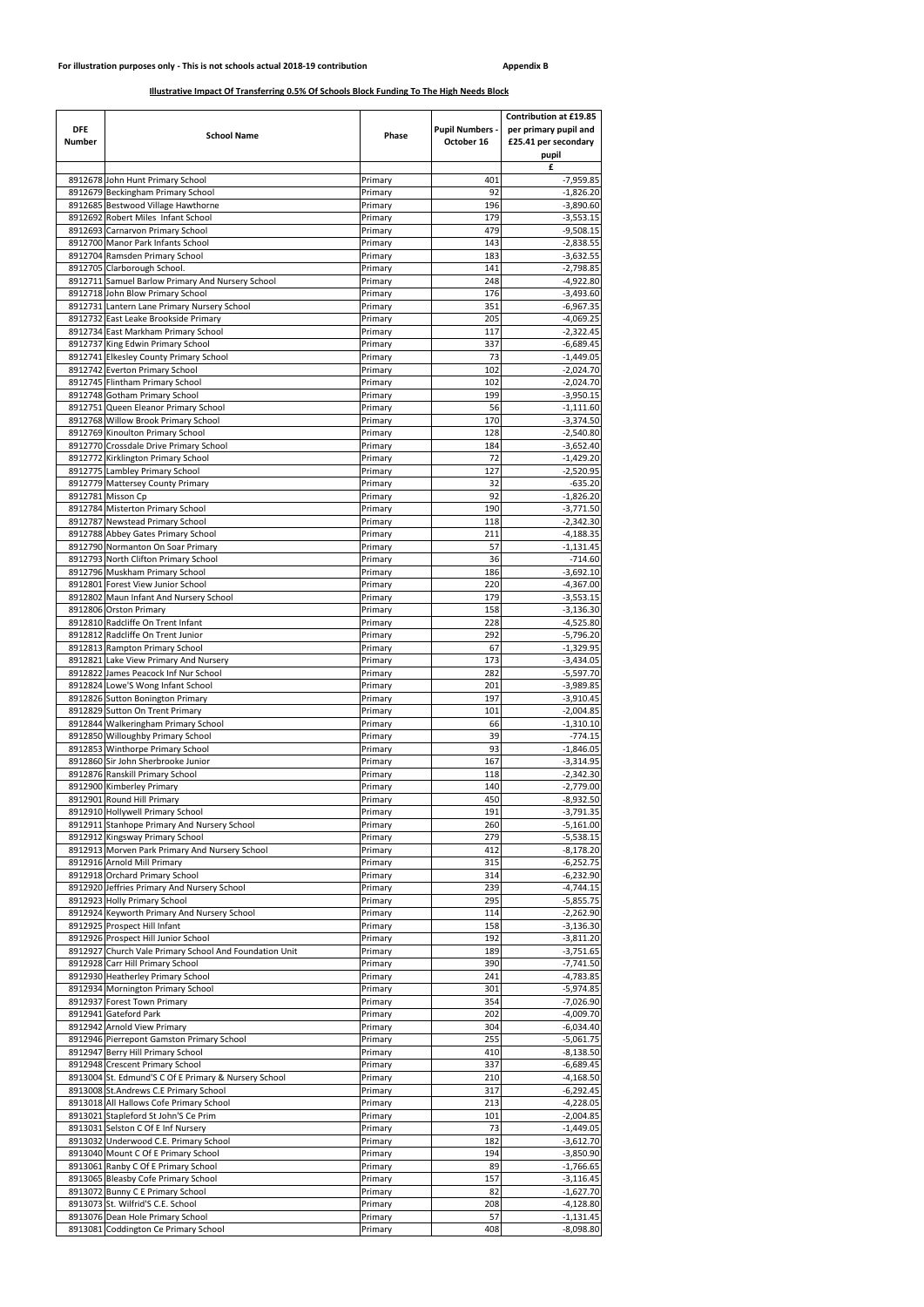| <b>DFE</b><br><b>Number</b> | <b>School Name</b>                                                                       | Phase                  | <b>Pupil Numbers -</b><br>October 16 | <b>Contribution at £19.85</b><br>per primary pupil and<br>£25.41 per secondary<br>pupil |
|-----------------------------|------------------------------------------------------------------------------------------|------------------------|--------------------------------------|-----------------------------------------------------------------------------------------|
|                             |                                                                                          |                        |                                      | £                                                                                       |
|                             | 8913084 Costock C Of E Primary School                                                    | Primary                | 79<br>152                            | $-1,568.15$                                                                             |
|                             | 8913087 Cuckney C.E. Primary School<br>8913088 Dunham On Trent C.E. Primary School       | Primary<br>Primary     | 92                                   | $-3,017.20$<br>$-1,826.20$                                                              |
|                             | 8913104 Halam Ce (C) Primary School                                                      | Primary                | 107                                  | $-2,123.95$                                                                             |
|                             | 8913112 Kneesall C Of E Primary                                                          | Primary                | 106                                  | $-2,104.10$                                                                             |
|                             | 8913113 Langar Cofe Primary School                                                       | Primary                | 98                                   | $-1,945.30$                                                                             |
|                             | 8913117 St Matthews Ce<br>8913119 Norwell C Of E Primary School                          | Primary<br>Primary     | 40<br>51                             | $-794.00$<br>$-1,012.35$                                                                |
|                             | 8913126 St Peter'S C Of E Junior                                                         | Primary                | 332                                  | $-6,590.20$                                                                             |
|                             | 8913132 Holy Trinity Infants School                                                      | Primary                | 56                                   | $-1,111.60$                                                                             |
|                             | 8913133 Lowes Wong Junior School                                                         | Primary                | 383                                  | $-7,602.55$                                                                             |
|                             | 8913143 Trowell C Of E Primary School                                                    | Primary                | 196                                  | $-3,890.60$                                                                             |
|                             | 8913145 Walesby C.E. Primary<br>8913287 North Wheatley C Of E Primary School             | Primary<br>Primary     | 134<br>84                            | $-2,659.90$<br>$-1,667.40$                                                              |
|                             | 8913290 Ravenshead C Of E Primary                                                        | Primary                | 383                                  | $-7,602.55$                                                                             |
|                             | 8913293 Northfield Primary And Nursery                                                   | Primary                | 338                                  | $-6,709.30$                                                                             |
|                             | 8913294 Langold Dyscarr Community                                                        | Primary                | 229                                  | $-4,545.65$                                                                             |
|                             | 8913295 Heathlands Primary And Nursery                                                   | Primary                | 175                                  | $-3,473.75$                                                                             |
|                             | 8913296 St. Peter'S C. Of E. Primary                                                     | Primary                | 242                                  | $-4,803.70$                                                                             |
|                             | 8913297 Abbey Primary School<br>8913298 Wynndale Primary                                 | Primary<br>Primary     | 360<br>213                           | $-7,146.00$<br>$-4,228.05$                                                              |
|                             | 8913331 Springbank Primary                                                               | Primary                | 213                                  | $-4,228.05$                                                                             |
|                             | 8913352 Colwick St.John The Baptist                                                      | Primary                | 200                                  | $-3,970.00$                                                                             |
|                             | 8913370 Bramcote C E Primary School                                                      | Primary                | 198                                  | $-3,930.30$                                                                             |
|                             | 8913390 St. Swithun'S C.E. Primary                                                       | Primary                | 112                                  | $-2,223.20$                                                                             |
|                             | 8913450 Christ Church C Of E Infant                                                      | Primary                | 32                                   | $-635.20$                                                                               |
|                             | 8913494 St. Luke'S C.E. Primary School<br>8913496 St. Anne'S C.Of E. Primary             | Primary<br>Primary     | 123<br>209                           | $-2,441.55$<br>$-4,148.65$                                                              |
|                             | 8913514 Primary/St Mary And St Martin                                                    | Primary                | 105                                  | $-2,084.25$                                                                             |
|                             | 8913530 Cotgrave Church Of England                                                       | Primary                | 108                                  | $-2,143.80$                                                                             |
|                             | 8913534 St.Mary'S C.Of E.Primary                                                         | Primary                | 102                                  | $-2,024.70$                                                                             |
|                             | 8913539 Elston All Saints Ang/Meth                                                       | Primary                | 101                                  | $-2,004.85$                                                                             |
|                             | 8913546 Gamston C Of E (Aided) School                                                    | Primary                | 72                                   | $-1,429.20$                                                                             |
|                             | 8913548 St Peter'S Ce School Gringley                                                    | Primary                | 78                                   | $-1,548.30$                                                                             |
|                             | 8913550 Gunthorpe C.E. Primary<br>8913566 Lowdham C Of E School                          | Primary<br>Primary     | 83<br>206                            | $-1,647.55$<br>$-4,089.10$                                                              |
|                             | 8913568 Linby Cum Papplewick                                                             | Primary                | 119                                  | $-2,362.15$                                                                             |
|                             | 8913586 Sturton Le Steeple Cofe Aided                                                    | Primary                | 81                                   | $-1,607.85$                                                                             |
|                             | 8913592 Sutton Cum Lound C.E.                                                            | Primary                | 66                                   | $-1,310.10$                                                                             |
|                             | 8913606 Woods Foundation C Of E Aided                                                    | Primary                | 219                                  | $-4,347.15$                                                                             |
|                             | 8913764 St Patricks Catholic Primary                                                     | Primary                | 91                                   | $-1,806.35$                                                                             |
|                             | 8913768 Holy Family Catholic Primary<br>8913772 Ordsall Primary School                   | Primary<br>Primary     | 204<br>431                           | $-4,049.40$<br>$-8,555.35$                                                              |
|                             | 8913774 All Saints C.E. Infants School                                                   | Primary                | 85                                   | $-1,687.25$                                                                             |
|                             | 8913775 Sutton Road Primary School                                                       | Primary                | 424                                  | $-8,416.40$                                                                             |
|                             | 8913776 High Oakham Primary School                                                       | Primary                | 419                                  | $-8,317.15$                                                                             |
|                             | 8913777 Oak Tree Primary School                                                          | Primary                | 264                                  | $-5,240.40$                                                                             |
|                             | 8913779 King Edward Primary School                                                       | Primary                | 413                                  | $-8,198.05$                                                                             |
|                             | 8913780 Intake Farm Primary And Nursery<br>8913781 Farmilo Primary School And Nursery    | Primary<br>Primary     | 205<br>203                           | $-4,069.25$<br>-4,029.55                                                                |
|                             | 8913782 Asquith Primary School                                                           | Primary                | 317                                  | $-6,292.45$                                                                             |
|                             | 8913783 Awsworth Primary And Nursery                                                     | Primary                | 279                                  | $-5,538.15$                                                                             |
|                             | 8913784 Python Hill Primary                                                              | Primary                | 337                                  | $-6,689.45$                                                                             |
|                             | 8913788 Netherfield Primary School                                                       | Primary                | 403                                  | $-7,999.55$                                                                             |
|                             | 8913789 Brookhill Leys Primary & Nursery                                                 | Primary                | 383                                  | $-7,602.55$                                                                             |
|                             | 8913791 Hucknall National C Of E Primary School<br>8913793 Blidworth Oaks Primary School | Primary<br>Primary     | 420<br>256                           | $-8,337.00$<br>$-5,081.60$                                                              |
|                             | 8913795 Greasley Beauvale Primary School                                                 | Primary                | 357                                  | $-7,086.45$                                                                             |
|                             | 8913796 Wadsworth Fields Primary                                                         | Primary                | 291                                  | $-5,776.35$                                                                             |
|                             | 8913797 Abbey Hill Primary & Nursery                                                     | Primary                | 203                                  | $-4,029.55$                                                                             |
|                             | 8914041 Garibaldi College                                                                | Secondary              | 661                                  | $-16,796.01$                                                                            |
|                             | 8914121 Chilwell School                                                                  | Secondary              | 630                                  | $-16,008.30$                                                                            |
|                             | 8914409 Colonel Frank Seely<br>8914669 The Minster School                                | Secondary<br>Secondary | 651<br>1242                          | $-16,541.91$<br>$-31,559.22$                                                            |
|                             | 8912003 Mansfield Primary Academy                                                        | Primary                | 195                                  | $-3,870.75$                                                                             |
|                             | 8912004 Wainwright Primary Academy                                                       | Primary                | 359                                  | $-7,126.15$                                                                             |
|                             | 8912008 Kingston Park Academy                                                            | Primary                | 147                                  | $-2,917.95$                                                                             |
|                             | 8912012 Tuxford Primary Academy                                                          | Primary                | 259                                  | $-5,141.15$                                                                             |
|                             | 8912013 Skegby Junior Academy                                                            | Primary                | 144                                  | $-2,858.40$                                                                             |
|                             | 8912014 Arnbrook Primary School/Children'S Centre                                        | Primary                | 268                                  | $-5,319.80$                                                                             |
|                             | 8912015 Flying High Academy Ladybrook<br>8912016 Bishop Alexander Lead Academy           | Primary<br>Primary     | 346<br>284                           | $-6,868.10$<br>$-5,637.40$                                                              |
|                             | 8912017 Sunnyside Spencer Academy                                                        | Primary                | 152                                  | $-3,017.20$                                                                             |
|                             | 8912020 Birklands Primary School                                                         | Primary                | 166                                  | $-3,295.10$                                                                             |
|                             | 8912022 The Bramble Academy                                                              | Primary                | 205                                  | $-4,069.25$                                                                             |
|                             | 8912023 Beeston Fields Primary School                                                    | Primary                | 323                                  | $-6,411.55$                                                                             |
|                             | 8912025 The Parkgate Academy                                                             | Primary                | 206                                  | $-4,089.10$                                                                             |
|                             | 8912087 Peafield Lane Academy                                                            | Primary                | 314                                  | $-6,232.90$                                                                             |
|                             | 8912134 Leamington Primary And Nursery Academy<br>8912201 Ernehale Junior School         | Primary<br>Primary     | 342<br>252                           | $-6,788.70$<br>$-5,002.20$                                                              |
|                             | 8912310 Fairfield Primary                                                                | Primary                | 524                                  | $-10,401.40$                                                                            |
|                             | 8912315 Chetwynd Primary Academy                                                         | Primary                | 316                                  | $-6,272.60$                                                                             |
|                             | 8912585 Edwalton Primary School                                                          | Primary                | 412                                  | $-8,178.20$                                                                             |
|                             | 8912590 Heymann Primary And Nursery School                                               | Primary                | 567                                  | $-11,254.95$                                                                            |